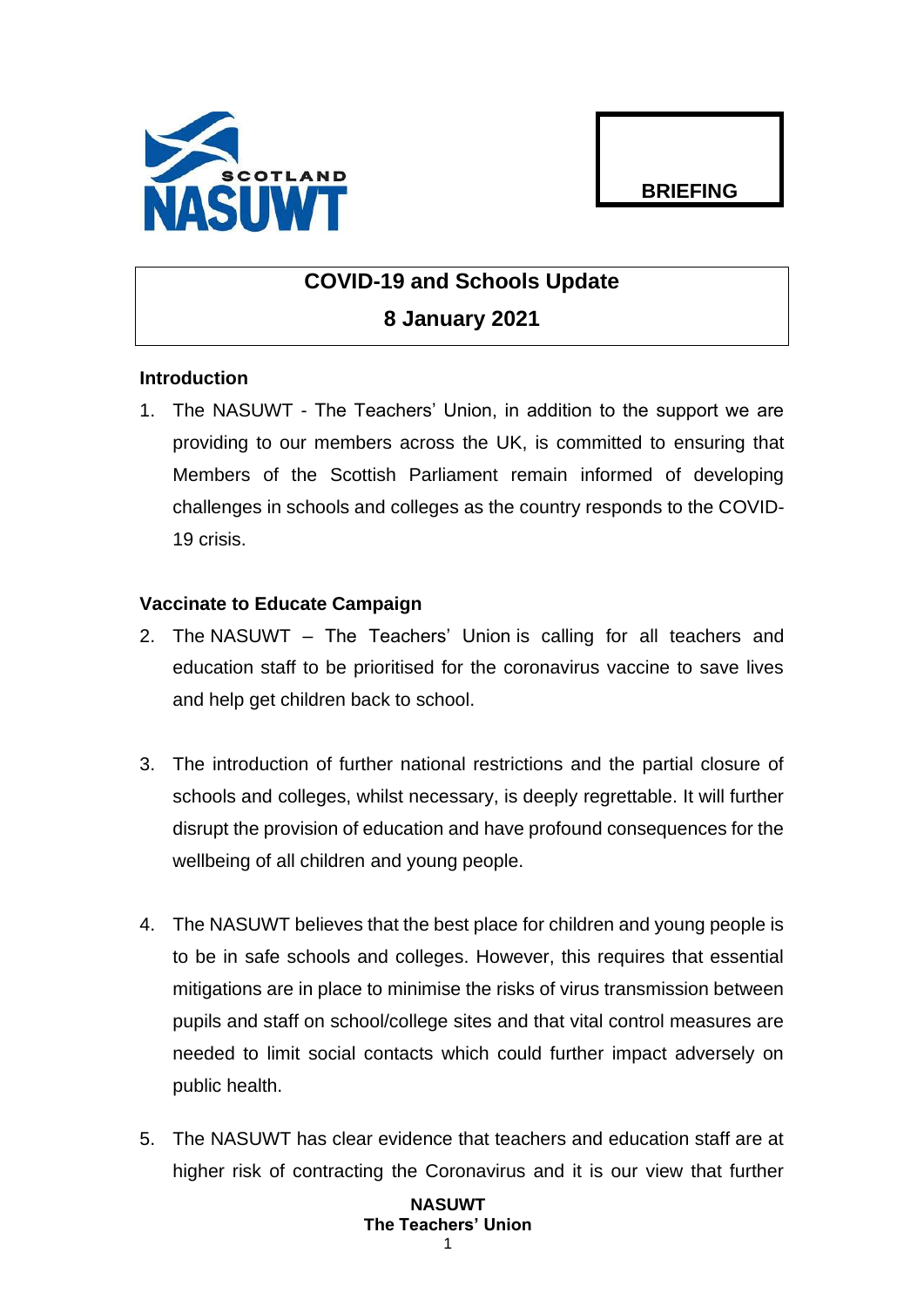measures are need to protect all education staff from contracting this deadly virus and to ensure that education onsite within schools and colleges can be restored fully without further ongoing disruption to provision.

- 6. Freedom of Information Act data obtained by the NASUWT shows that the prevalence of the virus (in cases per 100,000 over 7 days) shows that staff working in both secondary and primary schools are far more likely to be infected than the wider community, with rates of virus prevalence amongst school staff between 3-4 times higher than the prevalence rate for adults in the local area. It is clear from the data we have obtained that staff working in schools and colleges are at significantly higher risk of infection than the general population, which is not surprising given the lack of social distancing, PPE and other measures in schools.
- 7. It is in the national interest that all teachers and education staff are prioritised in the roll-out of the Coronavirus vaccines. Teachers and education staff are unable to practice social distancing from their pupils and few are provided with essential PPE as part of their day-to-day roles.
- 8. With provision for younger age children and for children with special and additional learning needs, particularly those in special schools and alternative provision, it is clear that there are additional risks present which are comparable to those that exist in the provision of health and social care.
- 9. It is, of course, right that health and social care staff are prioritised for access to the vaccine, but the NASUWT also believes that teachers must also be identified as a priority group for the vaccine. The public agrees with us. Nine out of ten agree that teachers should be included in a priority group for vaccinations so that schools can re-open fully and safely. The majority of the public also agree that teachers should be accorded the same priority status as frontline healthcare workers and social care staff.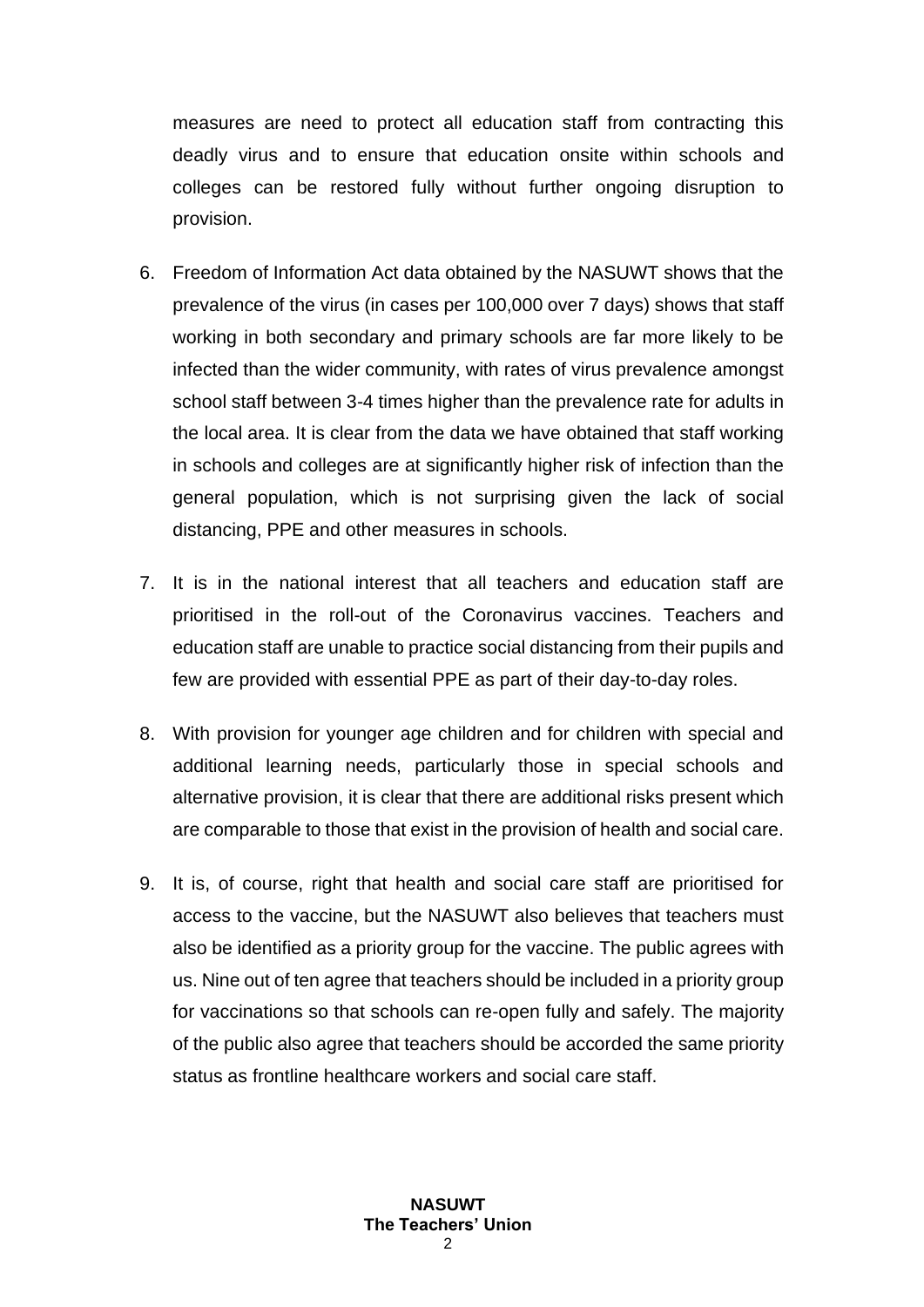- 10. Through the autumn term, we have seen a bad situation getting worse by the day. Now, at the start of 2021, the position is as bad if not worse than it was in March/April 2020.
- 11. The impact on this generation of children and young people should not be underestimated and, it is our view, that everything that can be done should be done to ensure the safe and sustainable resumption of school/college based education for all pupils as quickly as possible. We have seen too much disruption to children's education. Whilst teachers are doing everything that is being asked of them, they also deserve the same levels of protection in the face of this highly deadly and highly contagious virus.
- 12. Getting schools open again as soon as possible, without further disruption, means not only that lessons need to be learned, but also that credible and sustainable solutions are implemented. This means that tougher control measures will be needed to ensure workplace safety, together with priority roll out of the Coronavirus vaccines to all frontline education staff in order to minimise further disruption to children's education.
- *13.* While we recognise that the First Minister has indicated that the Scottish Government is considering the extent to which they can achieve the vaccination of school and childcare staff as a priority, we will be writing today to the Deputy First Minister to press for confirmation.
- 14. Please follow the Union's social media accounts for more information on the campaign and to demonstrate your support for this campaign:

| <b>Twitter</b><br>@nasuwt | @PatrickR NASUWT                         | @NASUWTScotland |
|---------------------------|------------------------------------------|-----------------|
| <b>FaceBook</b>           | https://www.facebook.com/NASUWTScotland/ |                 |
| Instagram<br>@nasuwt      |                                          |                 |

*The campaign hashtag is #Vaccinate2Educate.*

#### **NASUWT The Teachers' Union**  $\mathbf{c}$